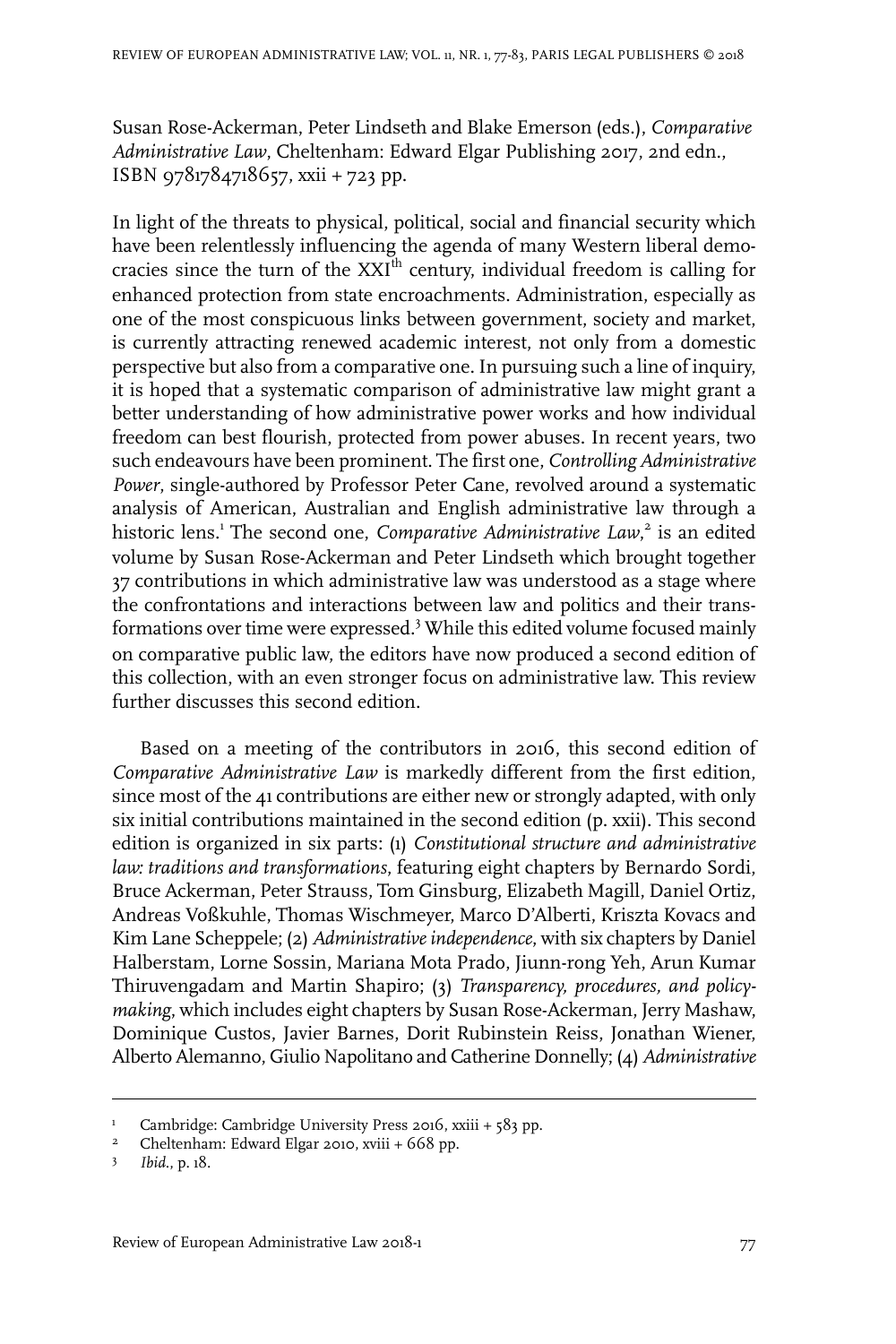*litigation and administrative law*, featuring nine chapters by Paul Craig, Jud Mathews, Gabriel Bocksang Hola, Jean Massot, Michael Asimo, Yoav Dotan, Athanasios Psygkas, Cheng-Yi Huang, Narufumi Kadomatsu and Thomas Perroud; (5a) *Administrativelaw and the boundaries of thestate – public and private*, with four chapters by Daphne Barak-Erez, Jean-Bernard Auby, Laura Dickinson and Victor Ramraj); and (5b) *Administrative law beyond the state – the case of the EU*, including six chapters by Peter Cane, Johannes Saurer, Joana Mendes, Herwig Hofmann, Jens-Peter Schneider, Matthias Ruffert and Peter Lindseth.

Overall, this edited collection mainly discusses Western administrative law systems, prominently featuring the USA, France, Germany and the UK across chapters or on their own. European legal systems, such as those of Hungary and Italy, are mainly discussed in detail in chapters of their own. Sweden is included in a chapter discussing administrative agencies in the UK and France, while Poland is discussed in a chapter on new democracies that compares Taiwan and South Africa. Other major legal systems, such as Canada and Brazil, are discussed on their own from the perspective of independent administration. Finally, additional chapters bring India, Israel and Japan, either on their own or comparatively, into the overall picture in this edited collection. Although a decolonizing critique targets mainstream comparative law for being too Westerncentred,<sup>4</sup> the very efforts to bring so many countries into one single collection in order to give readers the possibility of becoming familiar with some of the basic tenets of their administrative law are very commendable; this is a necessary first step before any more research (critical or otherwise) can be done with any chance of success.

These diverse, self-contained chapters are written by a valuable range of representatives of the field, spanning from relatively junior academics to far more experienced ones (p. 19). They bring, to a non-domestic audience, the research topics which comparative administrative lawyers are currently grappling, often in very domestic terms. Three main categories of papers can be distinguished. The first type discusses the developments in administrative law and scholarship in one single country in either general terms (such as Germany, Italy and Hungary) or in a specific administrative law topic.<sup>5</sup> The second type provides neat micro-case studies for comparing administrative law topics. For instance, they investigate how themes that are currently discussed in adminis-

M. Cohen, *Decolonizing Comparative Law*, JOTWELL (March 27, 2018) (reviewing Sherally 4 Munshi, *Comparative Law and Decolonizing Critique*, 65 Am. J. Comp. L. 207 (2017), available at SSRN), https://intl.jotwell.com/decolonizing-comparative-law/.

Such as American reason-giving, the privatization in the US military and security sector, the French codification of administrative procedure, the powers of the French administrative judge, 5 the review exercised by the UK Competition Appeal Tribunal, and independent commissions in Taiwan.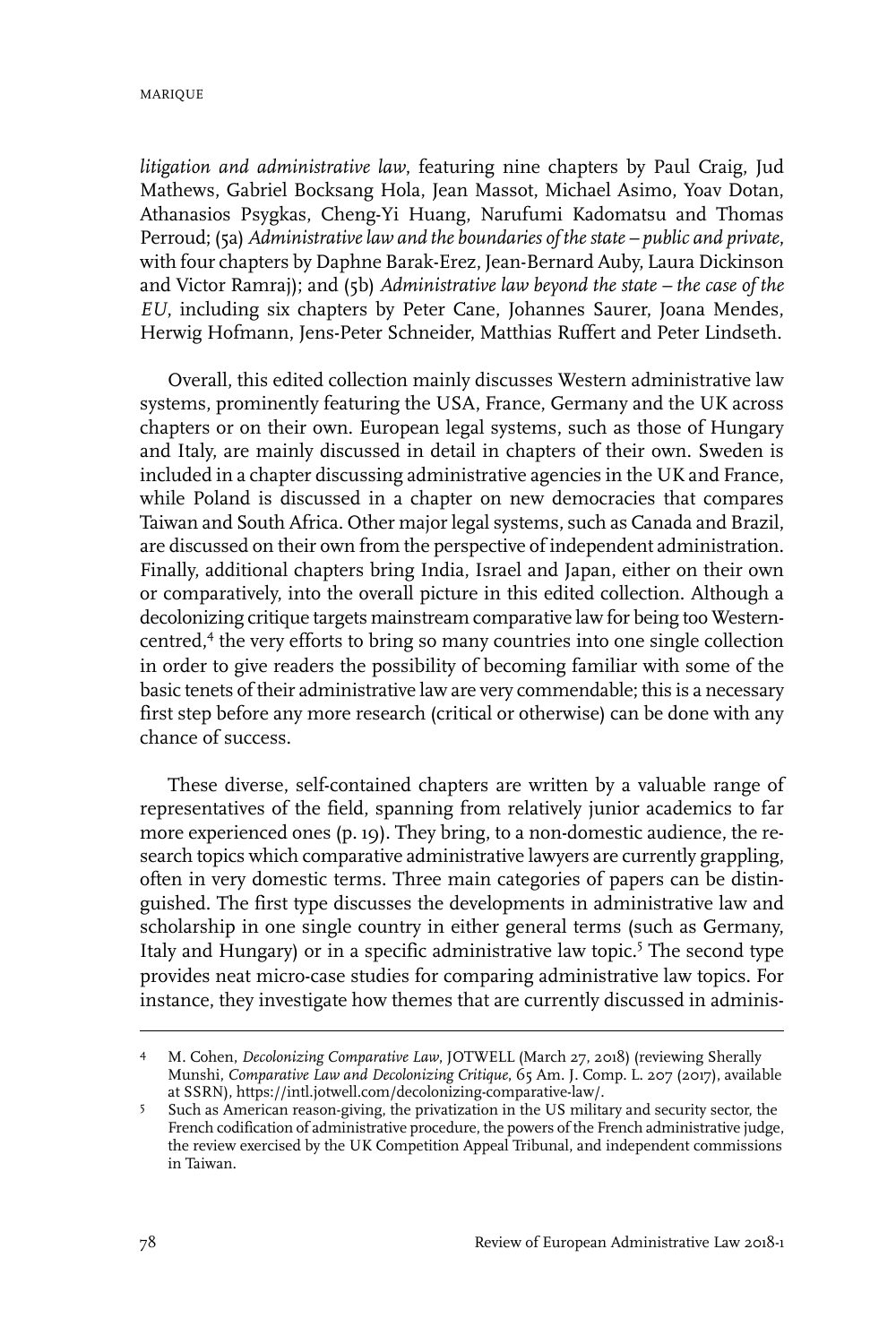trative case law and scholarship in one country are addressed in other jurisdictions.<sup>6</sup> The third type suggests tools for organizing administrative law topics from a comparative perspective, either thanks to typologies to map administrative topics across systems $^7$  or thanks to an historical comparison. $^8$ 

In order to connect these otherwise stand-alone chapters to each other and form a coherent narrative, a well-knitted introduction by Susan Rose-Ackerman, Peter Lindseth and Blake Emerson provides a golden thread across the chapters. Their starting point is to consider the role of the law at the interface between the state and citizens. Their assumption is that the role of the law is twofold: first, to protect individual rights against the state and second, to '*enhance the democratic accountability and competence of the administration*' (p. 1). Thus, the overarching key theme can be summarized as a core concern for administrative democracy and the questions that it triggers in terms of constitutional principles, judicial review, and democratic and political values (p. 2).

As the above shows, this edited volume significantly contributes to mapping administrative comparative law as a distinct field of research, with its own features, thematic questions and possible boundaries. It sets as its ambition to look at the 'institutions of administrative law', which '*include not only the positive legal rules but also the wider political, cultural, technological and economic norms that impinge upon and shape legal doctrine*' (p. 1). Such a broad agenda calls for a far more sophisticated research framework than a single edited volume can bring to readers. This handbook is the first stepping stone towards progressing in that direction. The editors acknowledge this when they write that their objective is to '*attempt (…) to capture the complexity of the field while distilling certain key elements for comparative study*' (p. 3). This broad framework, that the editors label as cross-disciplinary (p. 1), calls for more systematic thinking from the comparative administrative law community. Here, we provide one initial general comment about cross-cutting themes in this edited collection and then three more specific comments on the research agenda that this edited volume might pave the way for in the comparative administrative law community.

Three main cross-cutting themes emerge from this edited collection. The first recurring theme is the tension between the technical expertise and democratic legitimacy of the administration or the tension between the scientific and

For compelling illustrations, see the chapter by Thomas Perroud on the courts and public space or the chapter by Paul Craig on judicial review of questions of law. 6

Such as generations of administrative procedures in Javier Barnes' chapter or privatizations in Daphne Barak-Erez' chapter. 7

Such as in the chapter by Gabriel Bocksang Hola about the voidness and voidability of unilateral administrative acts or the chapter by Peter Cane about control of public power. 8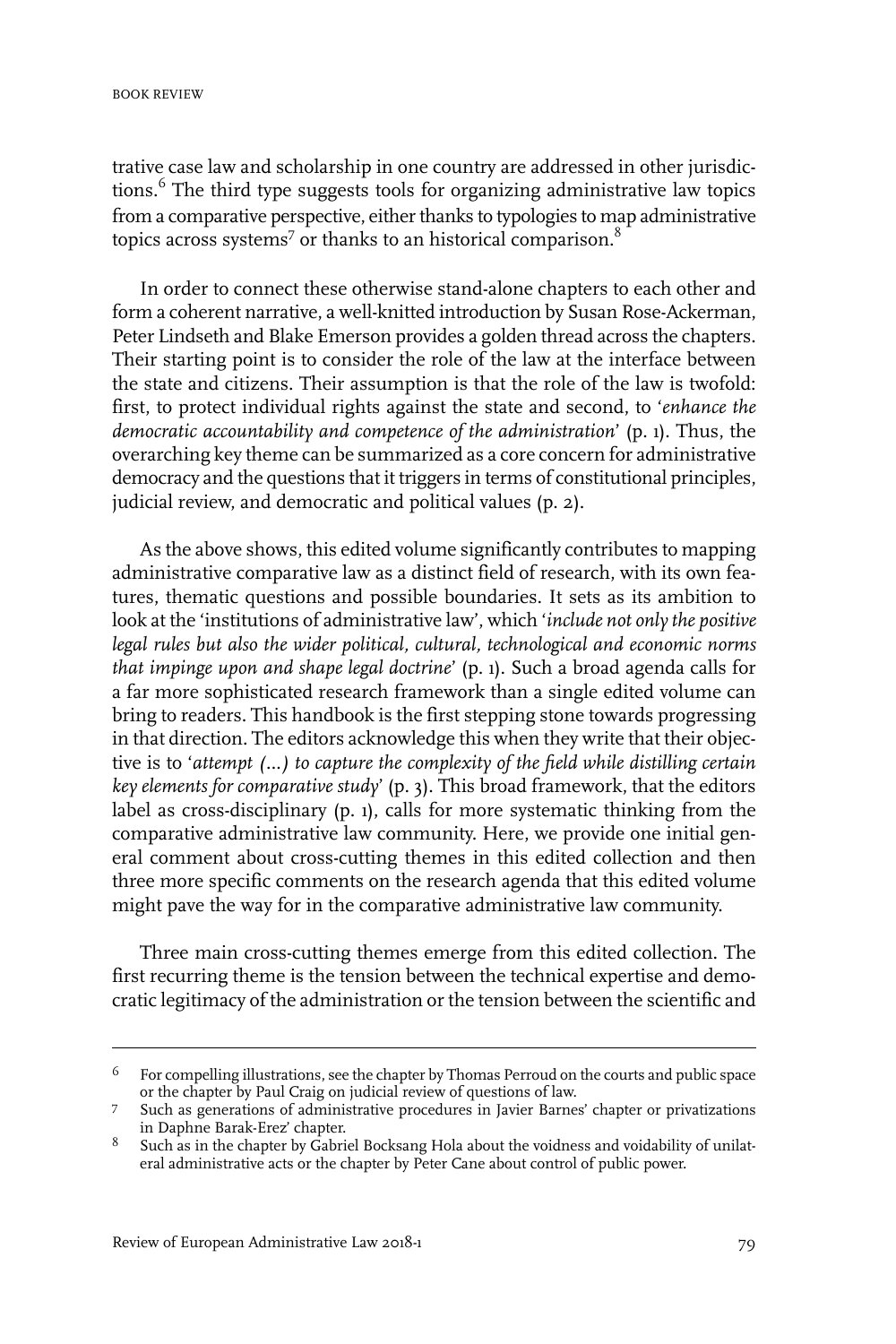MARIQUE

policy questions that riddle the administrative decision-making process. This tension is emphasized in at least five chapters which include: *Citizens and technocrats: an essay on trust, public participation and government legitimacy* (Susan Rose-Ackerman); *Three generations of administrative procedures* (Javier Barnes); *Participation and expertise: judicial attitudes in comparative perspective* (Catherine Donnelly); *The 'double helix' of process and substance review before the UK Competition Appeal Tribunal: a model case or a cautionary tale for specialist courts* (Athanasios Psygkas); and *Transnational non-state regulation and domestic administrativelaw* (Victor Ramraj). The second recurring theme is the deep transformations that modern states are currently undergoing due to new ways of collaborating with private economic and non-economic actors (see *inter alia* chapters discussing administrative procedures by Javier Barnes, privatization by Daphne Barak-Erez, US military and security contractors by Laura Dickinson, and contracting out and public values by Jean-Bernard Auby, as well as courts and the public space by Thomas Perroud). It is also happening through austerity measures and their impact on the resources available to the administration, which includes driving the government to become 'smarter' in its use of resources (see chapter from Giulio Napolitano on a smarter government in the age of uncertainty), or through the rise of illiberal democracies (see chapter discussing Hungary by Kriszta Kovacs and Kim Lane Scheppele). The third recurring theme is the tension between the general interest, which is often connected to the administration, and particularized interests, which are often linked to associations, as in the chapter about transnational non-state regulation (by Victor Ramraj). The combination of these three cross-cutting themes leads chiefly to the interrogation of the role of associations in the administrative landscape, i.e. do associations become the 'new' administrations of the  $XXI<sup>th</sup>$  century? Are they supplanting the administrative system that the Welfare State once built to protect citizens from the biggest ills? If so, according to which standards do they use their powers? Thus, in some way, compromises between state, society and market have to be worked out anew. It can be suggested that herein lie the specific tasks of administrative law to provide both the techniques and the narratives to do so.

In order to build further on these themes, one thought comes foremost to mind. Attention to research methods and the questions they are apt to answer is an extremely important part of mapping a new legal field. Many of the contributors to this edited collection seem to concur as they often dedicate part of their contribution to discussing aspects connected to research methods and conceptual frameworks, such as positive political theory in the USA, the 'Neue Verwaltungsrechtswissenschaft' in Germany or organizational theory. The chapter 'Good bye, Montesquieu' by Bruce Ackerman indeed calls for building a framework of analysis that matches the distinctive features of administrative law (p. 39). However, all in all, the reader is left with no systematic discussions of the methodological challenges faced along the way by comparative adminis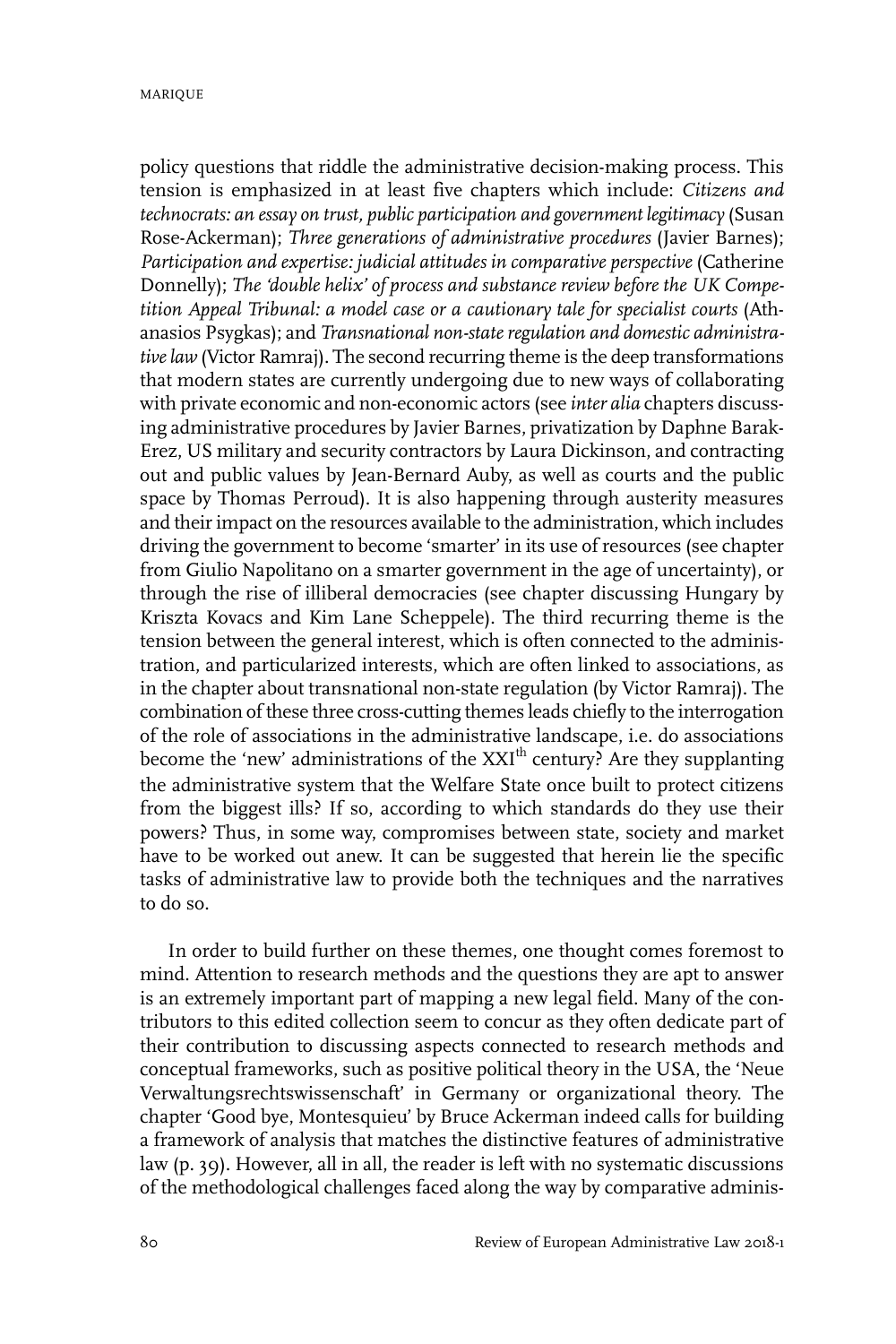trative law scholars. It is likely that cross-disciplinary tools would be needed to gain a better understanding of how administrations actually work and the role that the law plays within these administrations and in the relationships between the administration and citizens. This might, however, become an especially challenging task for comparative administrative law; one may very early on discover that different legal administrative traditions have built stronger links with some disciplines, but have almost entirely excluded other ones. For instance, French administrative law has traditionally developed in connection with sociology, <sup>9</sup> while in the USA, the privileged articulation would seemingly be located within public administration.<sup>10</sup> Yet, this kind of methodological background is very important for equipping comparative administrative lawyers with a toolbox of possible epistemological and conceptual tools with which to frame their research questions and locate their approach within the broader community. Discussions among comparative administrative lawyers about these very tools and their potential and limits would strongly enrich the research agenda and the relevance of research questions for the administration, as well as for citizens. In short, it would be excellent if a third edition of this edited collection were to bring together a specific section dedicated to the research methods available for comparative administrative law research, including an in-depth discussion of their strengths and weaknesses.

Once provided with research methods, a second thought comes to mind, namely that of definitions. If comparative administrative law is about comparison, what does it compare in a range of legal systems? At first glance, the answer seems straightforward: Administrative law. However, doubt arises over whether administrative law has the same meaning in all legal systems. Traditionally, a basic distinction has been drawn between systems defining administrative law as a system for setting up mechanisms for controlling the administration on the one hand, and systems where administrative law receives a more positive function, namely that of organizing the administration and its relationships with citizens, hence also facilitating the use of power, on the other hand.<sup>11</sup> A way to bypass this hurdle might be to define the research field that comparative administrative law seeks to examine, not in terms of 'administrative law' but in organizational terms, namely by reference to the 'administration'. This could open the doors to discussing tremendously important topics concerning the protection of individual freedom from administrative action. These include

E.g.: B. Latour, *The Making of Law: An Ethnography of the Conseil d'Etat* (Polity: revised ed. 2009). 9

E.g.: P.J. Cooper & C.A. Newland (eds.), *Handbook of Public Law and Administration* (Willey 10 1997).

J.S. Bell, 'Comparative Administrative Law', in: M. Reinmann & R. Zimmermann (eds.), *The Oxford Handbook of Comparative Law* (Oxford: Oxford University Press 2006), 1259-1286. 11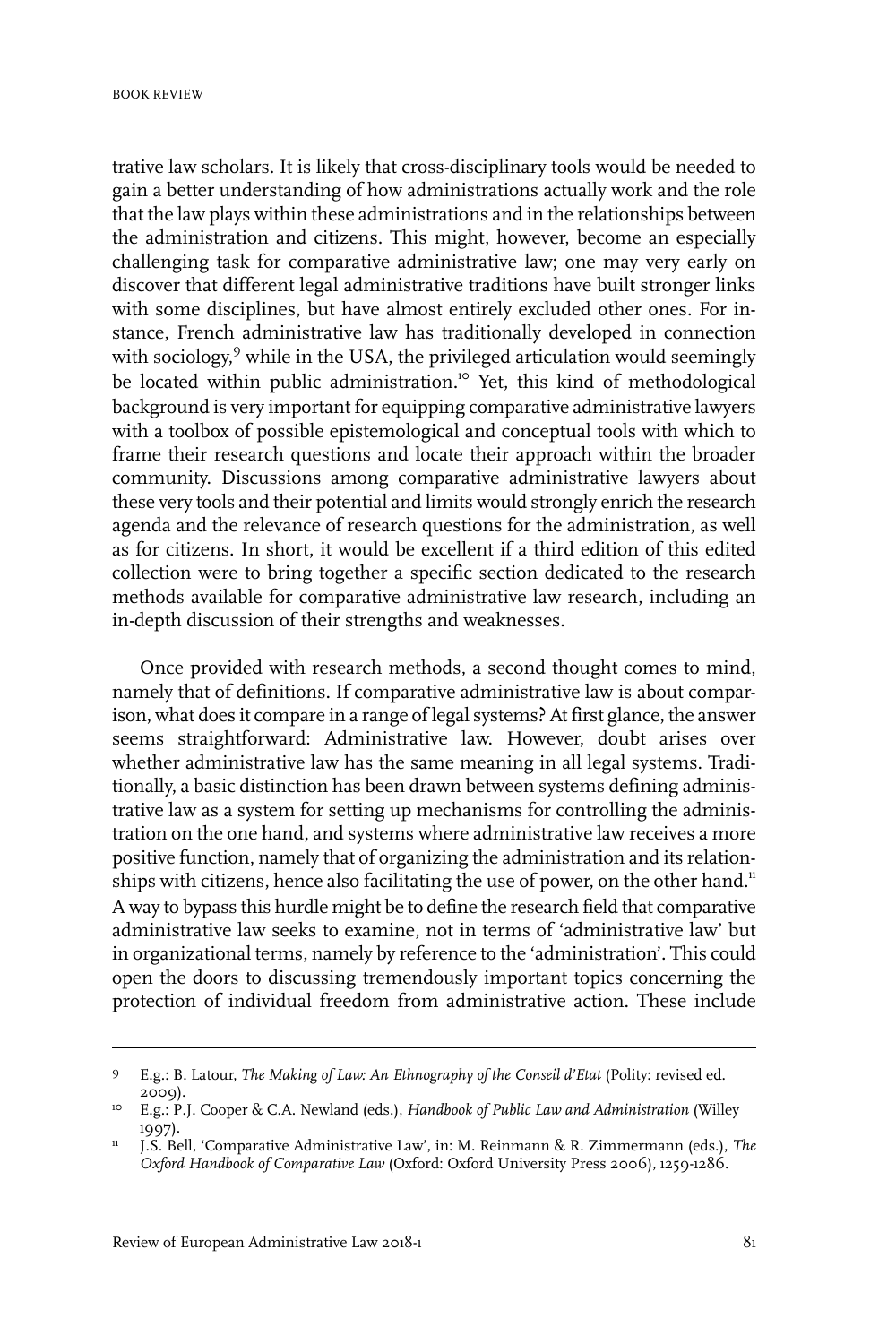MARIQUE

topics such as local government and self-government – the very first space where citizens learn to practice democracy according to traditional thinking, $12$ civil service and the specific ethical norms within which official decision-makers are required to make their decisions, administrative liability (closely connected to the rule of law) and public finances, as the mirror-opposite of taxation. This type of research would then trigger second-order research avenues in providing a more pluralistic approach to the 'administration', 'independent administration' or the law. One might think, for instance, of revisiting the Weberian models of administration, investigating the many relationships that arise between administrations, i.e. control, cooperation or competition, or comparing the multifaceted roles that the law plays in the administration beyond controlling power, such as embedding social practices of good administration, providing an institutional memory or enabling social learning.

Finally, comparative administrative law entered the landscape of comparative research relatively late.<sup>13</sup> Private comparative law has for a long time dominated the field. More recently, systematic constitutional comparative law research has been undertaken by a global community across the world. The community of comparative administrative lawyers may benefit from learning from their predecessors in terms of developing a general agenda of research which focuses on the 'comparative' dimension, its functions and objectives. While this edited collection is definitely one keystone in this process, the next stepping stone might be to unearth the difficult discussions lurking behind comparative administrative law, its values and its conceptual underpinnings. There are indeed different approaches to the role of administrative law, with proponents of a negative understanding of citizens' individual freedoms and proponents of a more positive understanding of citizens' individual freedoms, resulting in different roles for the state and its administration in society. Discussing these differences would lead to reflection on the analytical and/or normative dimensions of comparative administrative law. Regarding the analytical aspects of comparative administrative law, specific comparative topics are likely to emerge, such as discussing legal culture and its counterpart of administrative culture, transplants or judicial conversations that might develop into possible 'administrative' conversations, i.e. conversations between administrations in order to discuss shared issues. This more technical approach to administrative comparative law could extend to experts using comparisons in their reporting. One may think about the United Nations Economic Commission for Europe (UNECE) working groups, such as those on public private partnerships, the

<sup>&</sup>lt;sup>12</sup> J.S. Mill, *Considerations* on *Representative Government*, 1861, *Chapter 15*.

<sup>&</sup>lt;sup>13</sup> J. Boughey, 'Administrative law: the next frontier for comparative law', (2013) International and *Comparative Law Quarterly* 55-95.